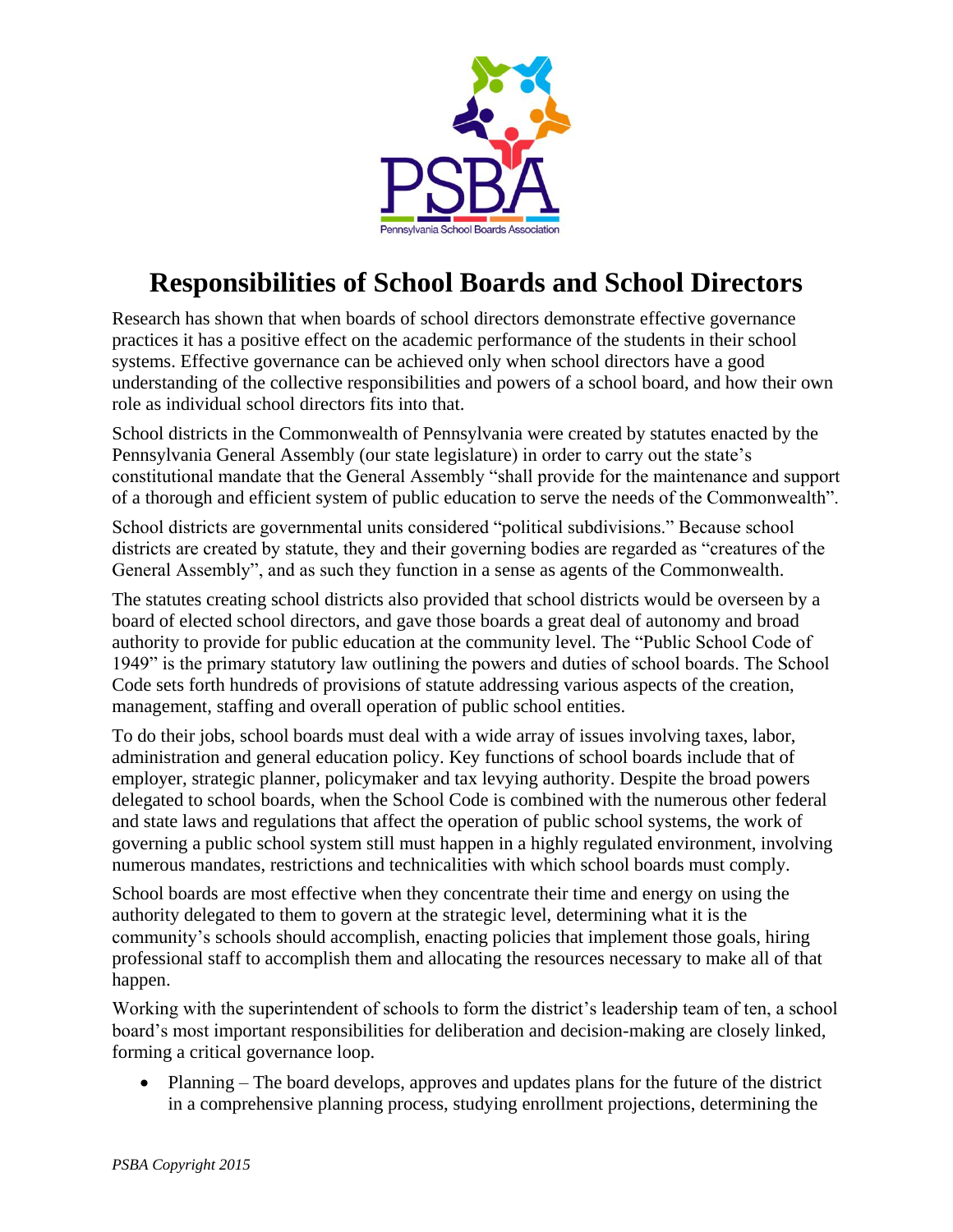need for facilities construction and renovation, reviewing educational programs, providing for proper staffing, developing and adopting budgets, setting standards, and obtaining the necessary financial or other resources, as well as engaging the community in that process. Through planning, the board determines the vision, mission and goals that determine the strategic direction of the school district.

- Legislating The policies adopted by a school board put planning into action, guiding not only the board's own activities as well as the day-to-day operation of the school system, but also communicating standards and expectations for how the board's vision will be achieved. This legislative role often is viewed as the most important aspect of how a school board governs.
- Empowering professional staff A board ensures that its policies and plans are implemented by recruiting and retaining a team of highly effective educators, administrators and supporting staff, empowering them with the proper resources and authority, and communicating standards and expectations.
- Evaluating results A school board must be continuously engaged in evaluating and analyzing the academic and operational performance of the district, including delivery of the educational program, student achievement, fiscal management, district facilities and staff and stakeholder feedback. Evaluating results drives further planning, which in turn drives policy.

This level of decision-making illustrates the critical difference between governing and managing. Modern school boards can focus on governing, because one their most important functions is to ensure they employ high-achieving professionals to take care of the managing.

When performing its governance functions, a school board's power and authority is exercised through the collective decisions of the entire board acting as a governing body. The law does not convey any power or authority upon individual school board members acting on their own merely by virtue of their office as a school director.

## **Some collective functions of school boards mandated by law:**

- Adopt courses of study in consultation with the superintendent.
- Approve the school calendar.
- Adopt textbooks.
- Appoint a superintendent of schools and hire the necessary teachers and other employees.
- Engage in good faith collective bargaining with units of unionized employees.
- Adopt an annual budget.
- Levy taxes and appoint tax collectors under certain circumstances.
- Provide for the necessary school facilities.
- Adopt and enforce reasonable rules and regulations regarding school activities, publications and organizations.
- Ensure that specialized instruction and accommodations are provided for children with cognitive or physical disabilities.

#### **Some functions of school boards authorized by law but not mandated:**

- Appoint assistant superintendents, upon recommendation of the superintendent.
- Purchase, receive or condemn land for school purposes as determined by the board.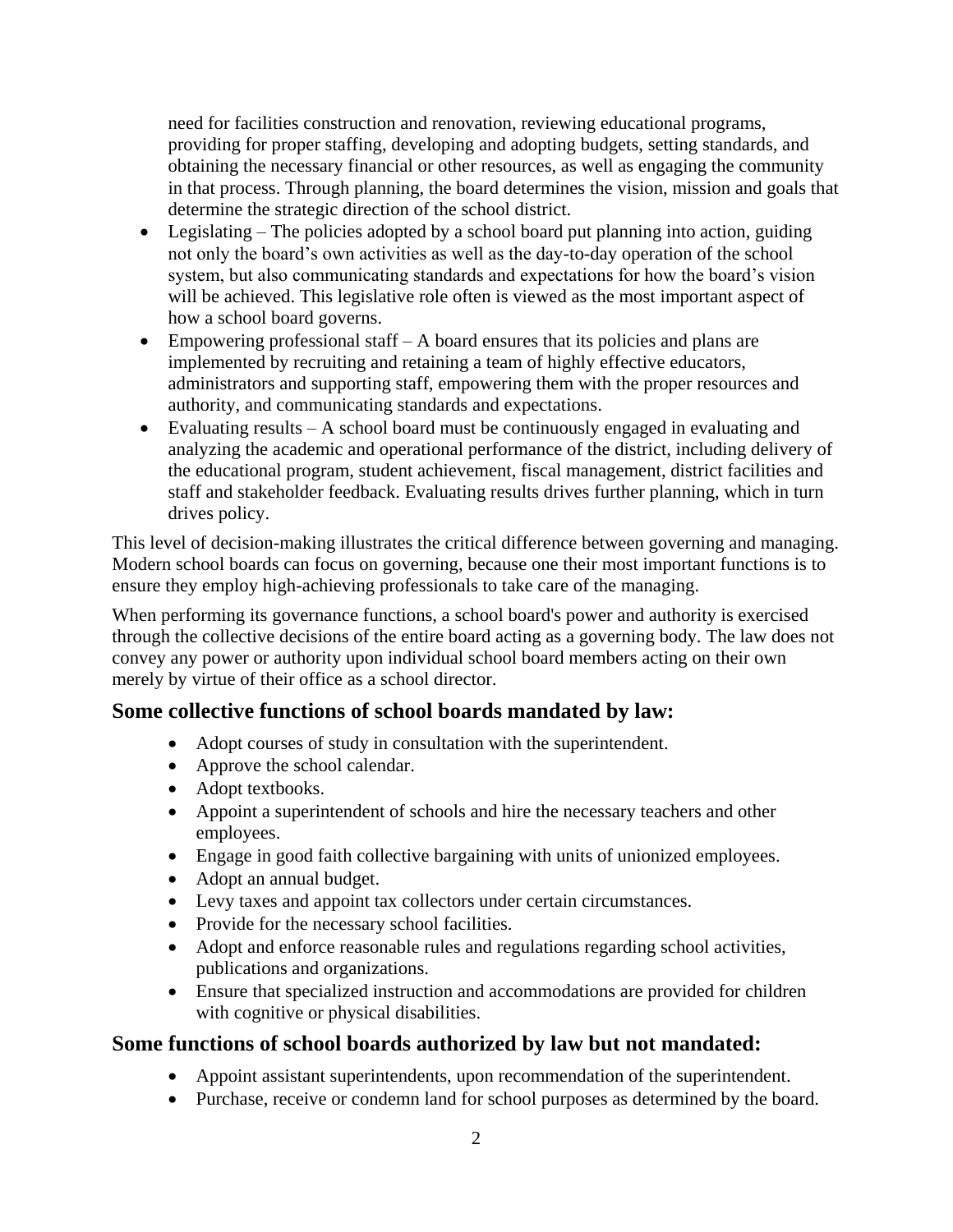- Sell unneeded lands and buildings.
- Make agreements with other schools or districts to provide for attendance and tuition of resident students in other schools or districts.
- Provide for food or milk for undernourished and economically disadvantaged children.
- Borrow funds within certain limitations.
- Authorize attendance of board members or of the superintendent or other employees at educational meetings, and pay necessary expenses.
- Provide for insurance relating to school buildings and property, health care and personal liability for school employees, and accidents involving pupils or transportation.
- Suspend or expel pupils from school for misconduct, or refer them to the juvenile court system.
- Enter into collective bargaining agreements with employee unions
- Terminate employees for misconduct, incompetence or neglect of duty

### **Some actions prohibited by law:**

- May not authorize construction of schools without prior approval of plans and specifications by the departments of Education and Labor and Industry.
- May not direct work to be done, purchase materials or enter into contracts that will cause sums budgeted for specific purposes to be exceeded.
- May not hire certain relatives of board members as a teacher, except by a majority vote of the board excluding the member who is related to the employer or applicant.
- Shall not demand, request or accept in any way a gift from a teacher or administrator.
- Shall not require religious or political tests of officers or employees.
- Shall not engage in illegal discrimination.

#### **Special Voting Requirements**

The School Code treats some functions of school boards as especially significant actions that require more than a simple majority to approve. These require a majority of the entire membership of the board, not just the majority of those present in the presence of a quorum.

Section 508 of the School Code requires an affirmative vote of a majority of all school board members, recorded in the minutes indicating how each member voted, to do any of the following:

- 1. Fix the length of the school term.
- 2. Adopt textbooks.
- 3. Appoint teachers and administrators.
- 4. Appoint tax collectors.
- 5. Levy taxes and adopt the budget.
- 6. Buy, sell or condemn land to locate buildings.
- 7. Dismiss teachers after hearings.
- 8. Create indebtedness.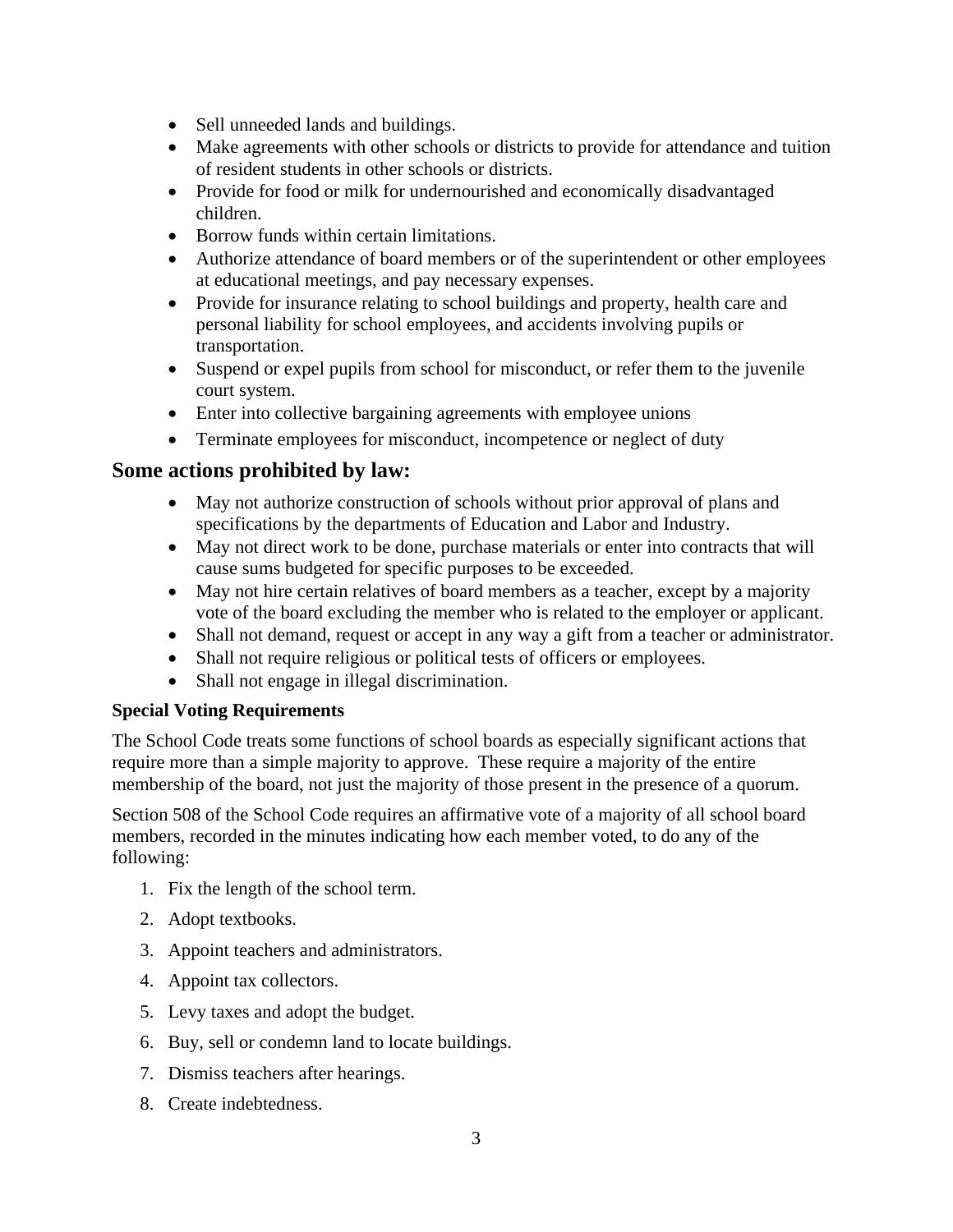- 9. Adopt courses of study.
- 10. Establish additional schools.
- 11. Designate depositories for school funds.
- 12. Enter into contracts.
- 13. Fix salaries of officers and teachers.

In certain instances, a school board may need more than five affirmative votes to take some of the actions delineated above. *See e.g.* 24 P.S. § 11-1129 (requires a vote of 2/3 of the board in order to dismiss a professional employee); 24 P.S. § 7-707(8) (convey real estate to a municipality).

#### **The Role of the Individual School Director**

An important aspect of understanding a school director's individual role is that under the law, power is given to a school board as a governing body. School districts are corporate bodies with the necessary powers to enable them to carry out the provisions of the School Code. See, 24 P.S. § 2-211. As noted above, the elected office of school director carries with it no inherent power or authority beyond the directors voice and vote at meetings of the board as the board collectively exercises the powers given to it by law.

This sometimes leads to misunderstanding. There can be an understandable instinct to take a "hands on" approach and dive deep into the weeds of school district operations. It is good to keep in mind that even though there have been hundreds of amendments to the School Code since 1949, the language and approach of many provisions still date back to an era before the Civil War, when most school districts consisted of only a few one-room schoolhouses, and had no paid staff other than teachers. Back then it often was necessary for school directors to take a hands-on role supervising teachers, ordering and accounting for supplies, keeping the books, writing checks and maintaining or repairing buildings, because there was no one else to do it. In that era, school directors truly were community volunteer managers of school districts in every sense of the word, because they had no one to whom to delegate the managing and doing.

Consequently, many provisions of the School Code reflecting that era can create a distorted view of a modern school board's proper role and responsibilities. School boards today are told they should avoid micromanaging, and should see themselves more like a corporate board of directors in a strategic and policy role, yet they are directed by many archaic provisions of the School Code to act upon matters in which corporate boards of directors are rarely if ever directly involved (e.g., purchases and contracts, hiring and firing rank and file staff, paying bills, adopting budgets, etc.). Accordingly, school boards must be careful not to misunderstand those kinds of statutory requirements as a suggestion that they are supposed to micromanage generally.

Nonetheless, even if taken literally, the Civil War era language of many parts of the School Code still does not directly confer power or authority upon individual school directors beyond what the board itself may choose to delegate or authorize. Even in the 19<sup>th</sup> century, when many individual school directors directly took on tasks and responsibilities that would be considered micromanaging today, they did so because the board as a collective body authorized it, not on their own initiative. When a school director attemps, purely on their own iniative, to direct the activities of district personnel or otherwise commit the district to some course of action, they are likely to be acting outside their legal authority.